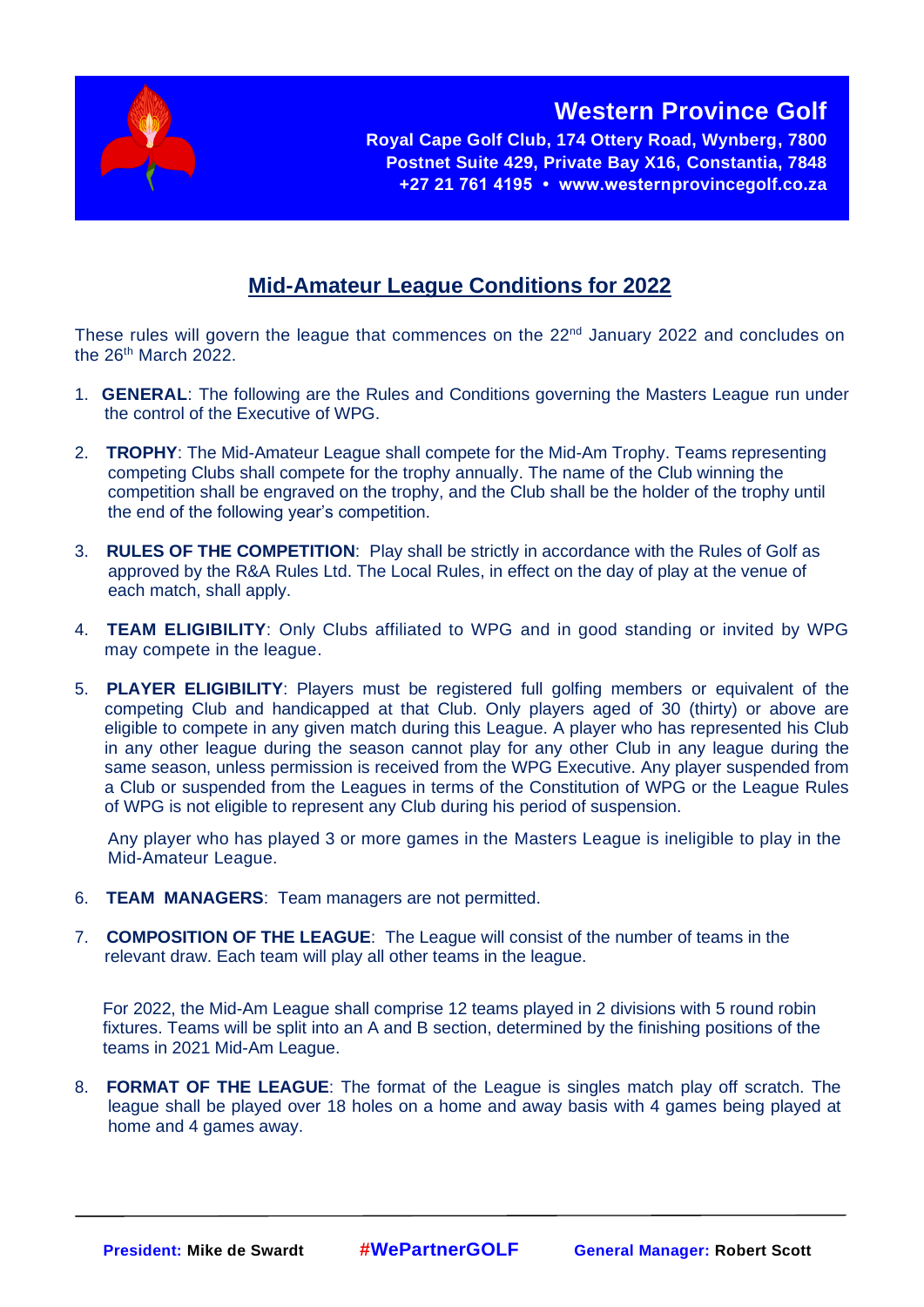- 9. **WINNER OF THE LEAGUE**: On conclusion of the final round of round robin fixtures, the team with the most points in the A Division shall be the winner of the league. In the event of a tie, on points, the winner shall be the determined by the highest games difference for the season, if still tied the league shall be decided on the "head-tohead" match result. If that match was tied the League will be shared.
- 10. **COMPOSITION OF THE TEAMS:** Each team shall consist of 8 players, 4 to play at 'Home' and 4 to play 'Away'.
- 11. **SCORING**: The team winning the most games on the day will be declared the winner of the match. Games that are tied at the end of 18 holes shall not proceed beyond the 18th green, but shall be considered halved games. A team that wins a match outright will be awarded 2 points. If the match is halved each team will be awarded 1 point. Should a course at a venue become unplayable during a match or before a match commences the result at that venue will be a draw, each pair being awarded a halved game. Provided the other venue remains playable, the 4 games played at the other venue shall determine the result.
- 12. **PROMOTION & RELEGATION**: On conclusion of the final round robin fixtures, the winner of the B section will be promoted to the A section. The team finishing last in the A section will be relegated to the B section. In the event of a tie, on points, the league placings shall be the determined by the highest games difference (or lowest in the case of determining the last placed team) for the season, if still tied the positions shall be decided on the "head-to-head" match result. If that match was tied a play-off match at a neutral venue will be arranged by WPG
- 13. **DATES & VENUES:** Dates of matches shall be arranged by WPG. Should a Club be unable to play their match on the date arranged by WPG that Club may, after consulting with their opponents Club and WPG, agree to play their match on an alternate date. Should any venue be deemed unsuitable for the playing of League matches, the Executive of WPG reserves the right to exclude or remove matches from such a venue.
- 14. **STARTING TIMES**: In accordance with Rule 5 of the Rules of Golf, players will start at the times allocated by the home club, should the starting time be missed, penalty under the rules of golf will apply. These times should be allocated in the PM, WPG suggests around 12h30 (unless both clubs agree to AM). The match must be played at similar times at both venues.
- 15. **SUBMISSION OF TEAMS**: All clubs must submit their teams via email to WPG on the official team submission sheet by 12h00 on the Wednesday prior the match. Failure to submit teams on time may lead to forfeiture. The names shall be submitted in playing order. Clubs must also indicate the "home" times and tees for the fixture on the submission sheet.
- 16. **POPI ACT POLICY**: By players participating in leagues run under the auspices of WPG they are consenting to Western Province Golf collecting and storing certain personal player information (the minimum needed to conduct the administration of the respective leagues). Clubs / Players are assured that Western Province Golf is fully compliant with the Protection of Personal Information Act ("POPIA") regarding how we collect personal information, why we collect it, what it is used for and how it is stored. This personal information may be used to provide further details of the respective leagues and may be stored by Western Province Golf for purposes of further such events. Your personal information shall not be shared with any third party whatsoever, save for the publication of league results. If a player is a minor, by accepting the League Conditions, Western Province Golf accepts that players parent or guardian has given his/her consent to the above and for the club to have provided the player's personal information.
- 17. **SUBSTITUTION OF PLAYERS**: If a player is withdrawn or has to be replaced from a team and the draw for the fixture has already been published, the substitute player must be a direct replacement.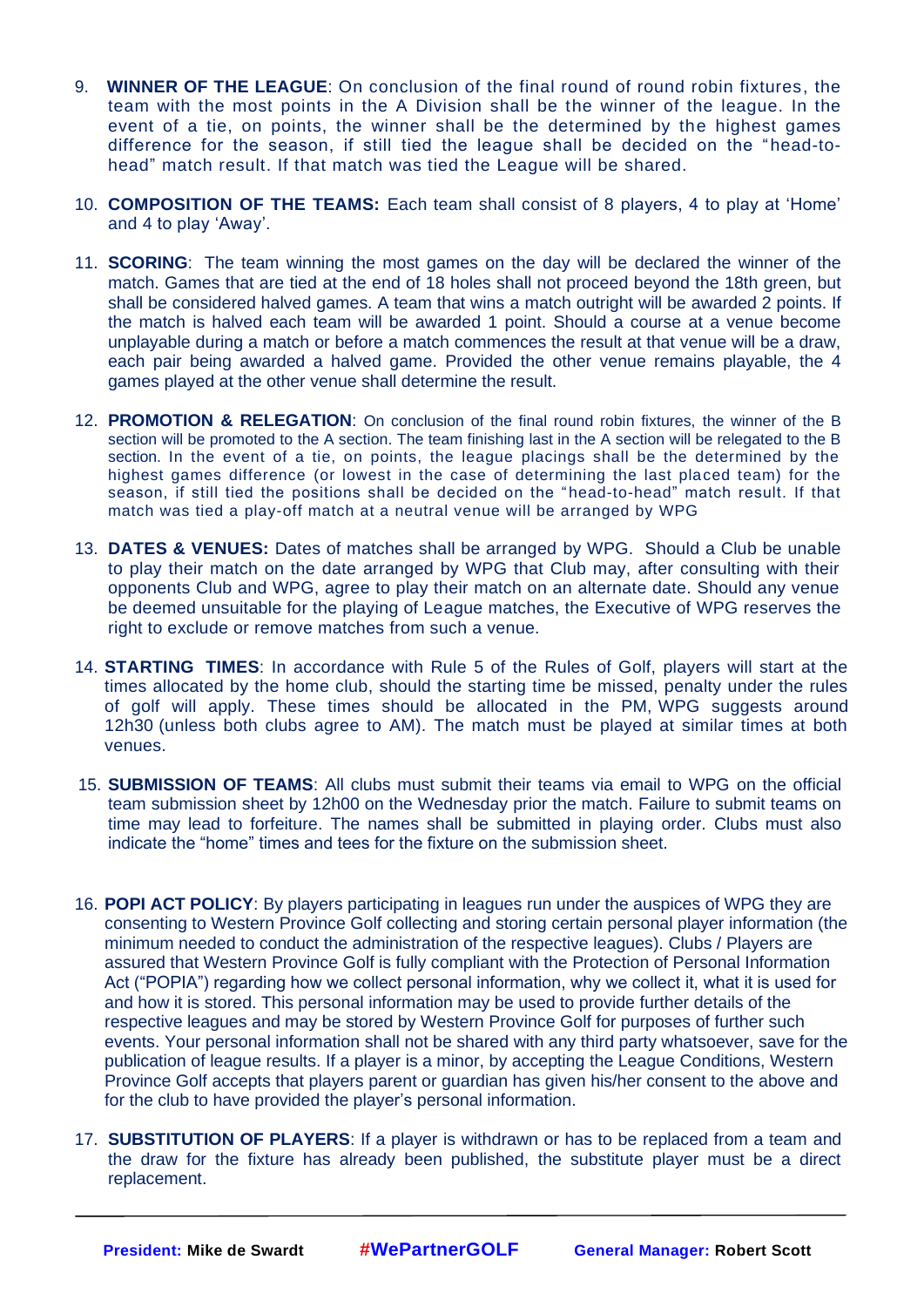- 18. **SUBMISSION OF RESULTS:** Clubs must notify WPG of the result of all matches (home and away) via email by 12h00 on the Monday following the match. Should they be late in submitting the result, they will receive a 'Yellow Card' for the first transgression. Should the Club transgress a second time, WPG will penalise the team by deducting 1 point from their accumulated points total on the log during the league stages. During the knockout stages 1 match point will be deducted. The results at a venue should be provided to the Club Captain or his/her representative for announcement at prize giving. If the results are not readily available from the host club, the responsibility for determining the overall result rest with the team Captains.
- 19. **LOCAL RULES:** The Local Rules of the Host Club will be the rules in force on the day of the match.
- 20. **TEES**: Play will be from the stipulated tees identified by the host club. WPG recommends the matches are played from the club competition markers for the day.
- 21. **ABANDONED PLAY**: In the event of play for the day being abandoned, the results of the match will be determined as follows:
	- If any match has not completed nine holes, the match will be declared a half.
	- The result of matches, where more than nine holes have been completed, will be determined by the state of the match when play is discontinued.
- 22. **PLAYER ADVICE**: Assistance in the form advice to any player can only be gained from the player's caddie. Should a team be in breach of this condition, the general penalty shall apply – loss of hole in match play.
- 23. **SLOW PLAY**: Slow play under Rule 5.6 will be strictly enforced. Any player found to be in breach will be penalised in terms of the rules.
- 24. **ETTIQUETTE & DRESS CODE**: WPG reserves the right to disqualify a player who incurs a serious breach of etiquette during a Masters League game as per the Rules of Golf and to discipline a player for bad behaviour on the course and any serious breach of etiquette will be severely dealt with in terms of the Constitution. Teams must play in uniform i.e., same shirts and pants. Players failing to adhere to the above dress code will not be allowed on the course. The WPG Code of Conduct shall apply.
- 25. **SCORECARDS & HANDICAPPING**: In accordance with the World Handicapping System and as per the "Rules of Handicapping", for handicapping purposes rounds are required to be opened and all scores are to be captured accordingly. Failure to adhere to this requirement could lead to ineligibility. In match play and where concessions on holes are made, players must record their 'most likely score' and/or where matches are decided before the completion of the  $18<sup>th</sup>$  hole, scores are to be captured as nett pars as per the players' handicap. WPG recommend that players use the HNA App by entering hole by holes scores until the match is concluded after which the round is closed.
- 26. **SNACKS & DRINKS**: It is at the sole discretion of the host club to provide halfway, snacks and drinks after. A recommendation of halfway and two drinks after the round would be adequate. It is required, barring exceptional circumstances that the visiting team stays for two drinks after the game with the host club.
- 27. **PLAYING FEES**: There will be no playing fees.
- 28. **REIMBURSMENT**: Not Applicable for Mid-Amateur League.